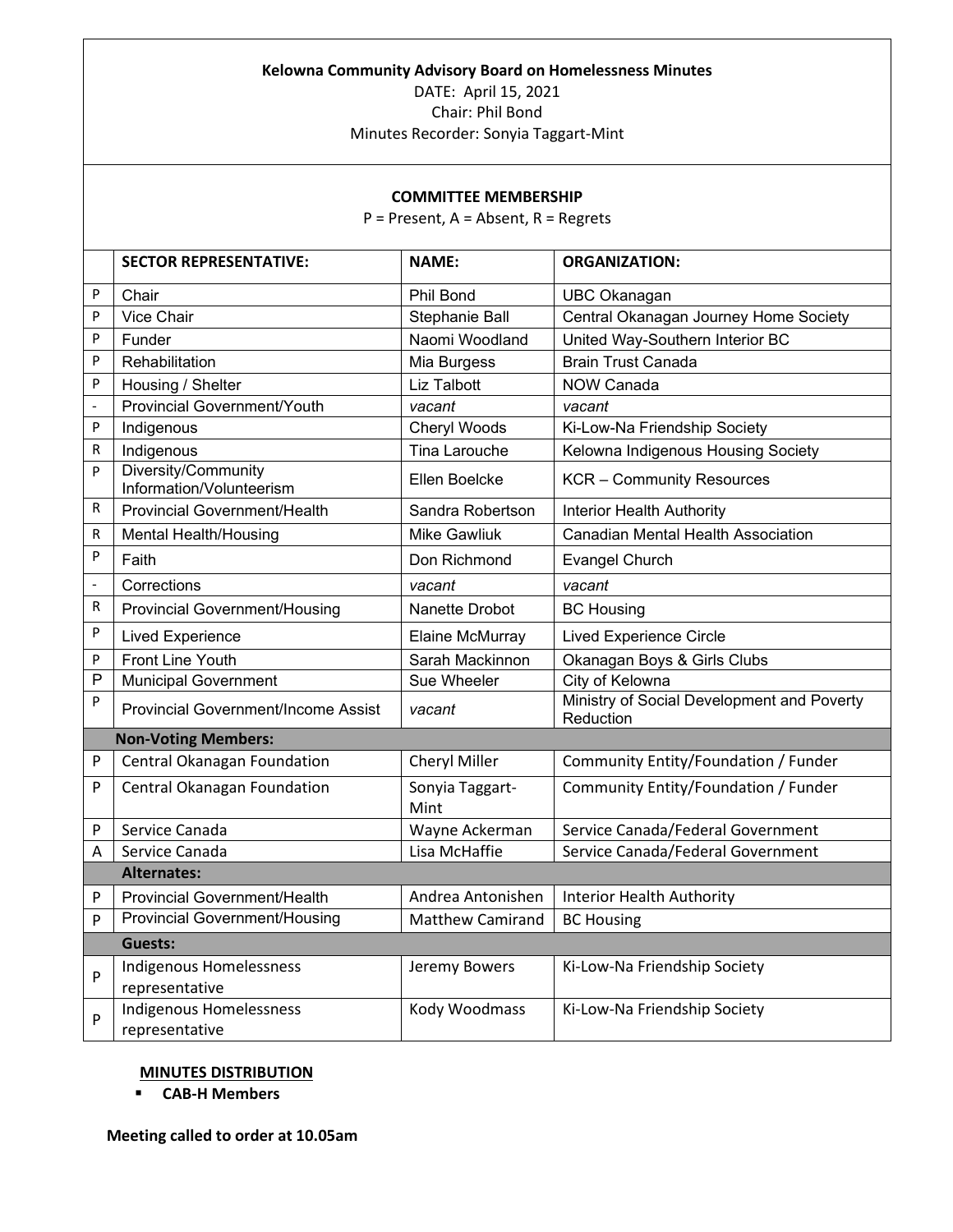### **1. Welcome to New Members, Guests, Introductions –Phil**

- Phil called the meeting to order at 10.05am, April 15, 2021
- Cheryl Woods welcomed us to the unceded territory of the Syilx Nation
- Phil welcomed everyone and thanked them for their attendance, thanked Richard Roy the previous Community Entity for his work and welcomed the new Community Entity Coordinator, Sonyia Taggart-Mint.
- Phil opened up for a round of introductions.

**2. Approval of April 15, 2021 Agenda and September 24, 2020 Minutes – Phil**

- **Motion to approve April 15, 2021 agenda: Phil; Seconded: Elaine**
- **Motion to approve September 24, 2020 minutes: Phil; Seconded: Stephanie**

**3. Update on Indigenous Community Entity / Guest Jeremy Bowers and Kody Woodmass - Wayne**

Phil opened the floor to Wayne / Indigenous Homelessness Community Entity. Wayne gave an overview of the history of the Community Entity in Kelowna. The Central Okanagan Foundation has been the Community Entity for Designated Communities and Indigenous Homelessness stream. Wayne explained that Canada began the process in Kelowna a year ago to transition Community Entity responsibilities for the Indigenous Homelessness stream, to an Indigenous Organization in the Community.

• **Wayne confirmed that the Ki-Low-Na Friendship Society is now the Indigenous Homelessness Community Entity.**

Wayne introduced guest Jeremy Bowers (Ki-Low-Na Friendship Society – Indigenous Homelessness Community Entity) to give an update on the Indigenous Homelessness Community Entity.

### **Jeremy gave an overview of the Indigenous Homelessness Stream Community Entity:**

- Jeremy has worked at the Ki-Low-Na Friendship Society for 10 years.
- Started talking to Wayne in 2020 and became more formalized in February 2021 when the contract was signed.
- Recruited small Indigenous Homelessness CAB-H looking for new members. Currently have members from: Ki-Low-Na Friendship Society, Okanagan Training & Development Council and Metis Community Services, looking to recruit representation from West Bank First Nation.
- Had one meeting so far, awarded one sub-project so far which is a continuation of Ki-Low-Na Friendship Societies Outreach Program which was previously funded from the Reaching Home funds overseen by the Central Okanagan Foundation.
- Additional COVID-19 funding confirmed.

Elaine asked Jeremy: Will there be a role for an Indigenous representative from the Lived Experience Circle to join the Indigenous Homelessness Stream CAB-H. Jeremy confirmed yes this is possible, Elaine will connect with Jeremy.

Phil raised the topic for motion regarding an Indigenous representative on the Designated Communities CAB-H – Community Entity. Phil confirmed he sees no reason for us to not have a representative from the Indigenous CAB-H on the Designated Communities CAB-H and opened to discussion.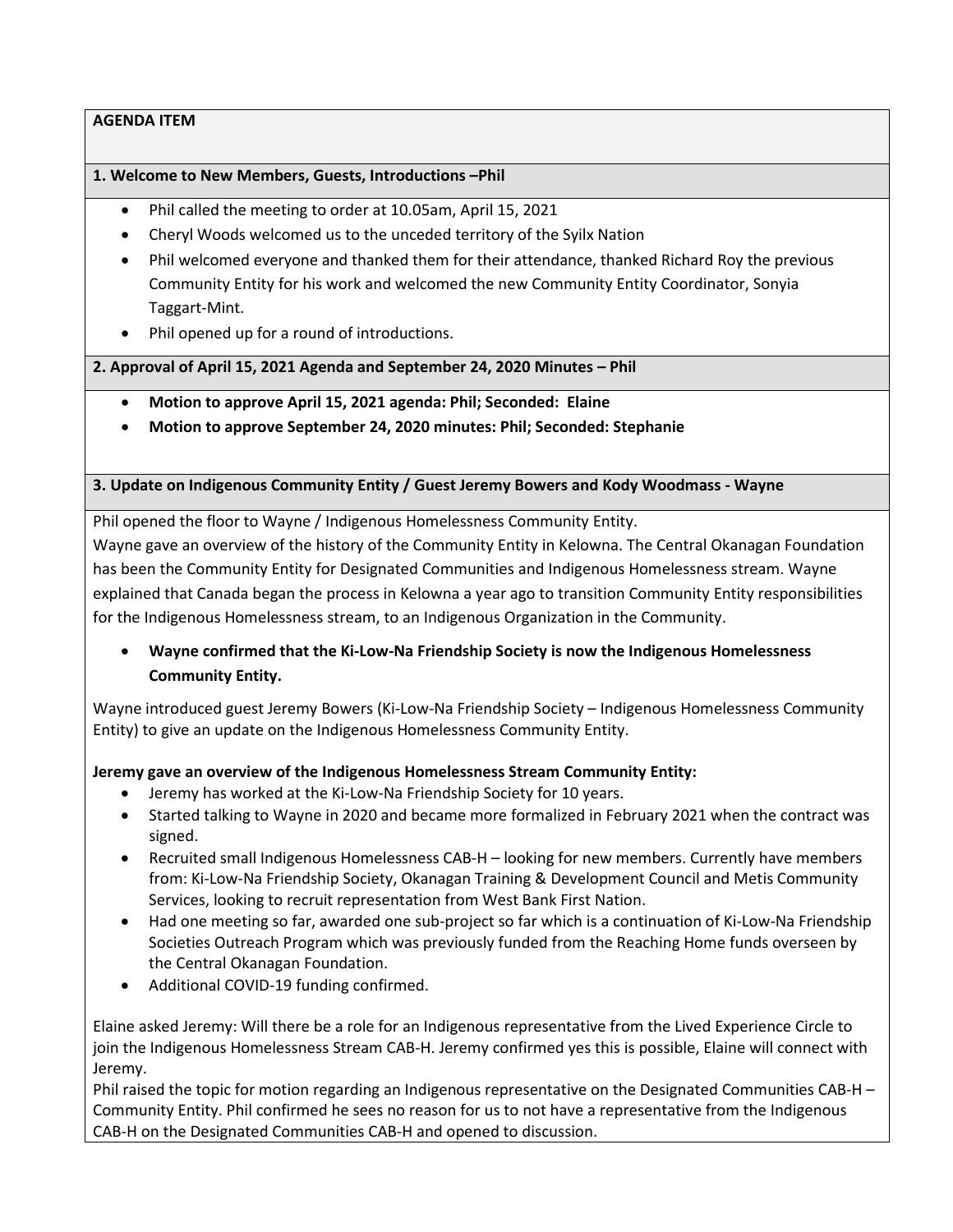- Stephanie agreed with Phil, that an Indigenous representative should sit the CAB-H, but who that is should be decided by the Indigenous Homelessness CAB-H and does not necessarily need to be an assigned individual**.**
- Elaine agreed that we should have a representative from the Indigenous Homelessness CAB-H on our board.

**Kody Woodmass joined as a guest; Kody was welcomed by the group. Kody introduced himself and provided some information on the work he is currently undertaking at the Ki-Low-Na Friendship Society:**

- 4 years in the social sector recently moved into new role Strategic Planning Coordinator at Ki-Low-Na Friendship Society,
- Working on a 5-year, 3 year and 10-year plan.
- Indigenous Homelessness CAB-H, Jeremy Bowers as Community Entity Coordinator, Kody Woodmass, Karen Abramsen (Okanagan Training and Development Council), Wayne Ackerman, Renye Lebel (Metis and Community Services Society BC).
- First Indigenous Homelessness CAB-H meeting was a month ago, initial host and proposal, reviewing total awarded: \$187,000.

**Phil presented a motion presented to have an Indigenous Homelessness representative on the Designated Communities CAB-H, with no assigned individual and the Indigenous Homelessness CAB-H can decide who to put forward.**

Wayne asked Jeremy Bowers and Kody Woodmass if the Indigenous Homelessness CAB-H had discussed who they would want to be their Indigenous Homelessness representative. Jeremy confirmed they discussed Kody being the representative, it has been informally discussed but no formal vote has been passed.

Phil thanked Kody and Jeremy for their time and invited them to leave the meeting.

### **4. CAB-H Votes – Indigenous Homelessness representative**

**Phil re-presented the motion to have Indigenous Homelessness representative on the CAB-H and invited discussion: No discussion.** 

**Don – Seconded**

**Vote: Passed / Unanimous** 

**5. Journey Home Update – Stephanie / Sue**

Phil opened the floor to Stephanie and Sue to give their updates.

### **Stephanie Ball – Journey Home:**

- Final draft of system mapping report ready for review. Report published a few weeks ago, and presented to Mayor and Council, has system mapping, highlights 15 key points – Stephanie will send through to Sonyia to circulate.
- Stephanie gave history of the System mapping document: Saran, Journey Home Society spent a year mapping the touch points for individuals experiencing homelessness – COVID-19 hit when the first draft was finalized and was put on hold. Some items/gaps identified on the system map have been able to change/mobilize as a result of COVID-19, for example: working together in more alignment.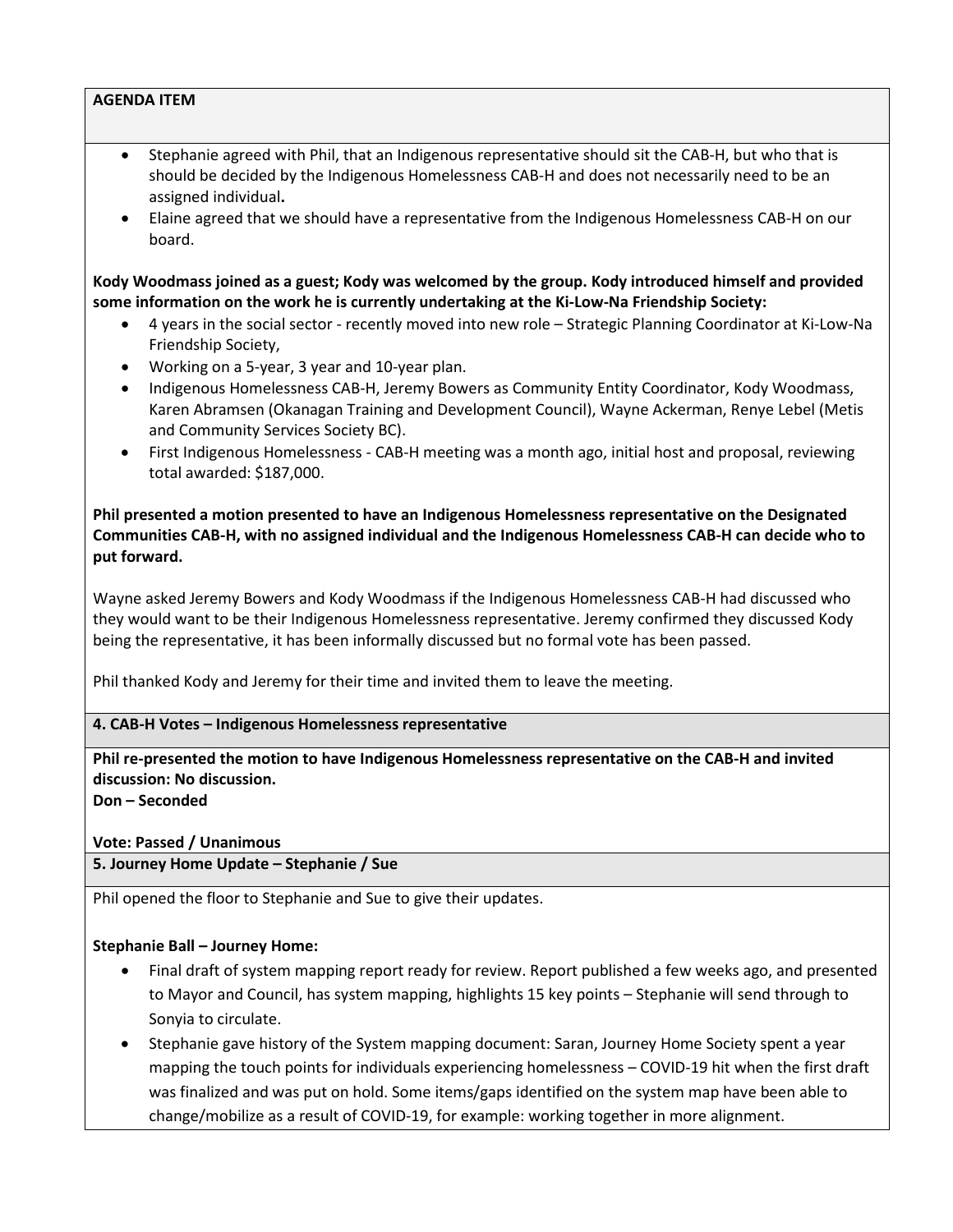- Upstream Kelowna is an incredible project led by Sarah Mackinnon.
- Pivotal that our community continues to support lived experience and peer support.
- Highlighted hard work of the Lived Experience of Homelessness table (LeCoH).
- Momentous time for community with the start of the Indigenous Homelessness Community Entity.
- Saran Mallinson and Malcolm Evans would like to attend a CAB-H meeting to discuss coordinated outreach, coordinated shelters, and coordinated tables. Outreach has been evolving from just basic needs, to looking at case management and housing placement.
- Around 40 organizations attending weekly coordination meetings which is supporting the Journey Home Strategy.
- Started on a data road map with the city of Kelowna last year, working with a consulting partner from NMP Toronto, focusing on data sovereignty, jurisdiction of data privacy, and looking at difference between housing and data privacy.
- Mobilized / moved forward with complex needs advocacy work, localized work has broadened with intension of regional focus. Now have data on complex needs for Kelowna, Vernon, Lake Country by end of week (April 16, 2021), West Kelowna. Doing road show with mayor and councils in different communities. Westbank First Nations had participated but are not currently participating in the data piece.
- Saran from Journey Home Society in partnership with the faith community, and Sue and Nick from the city of Kelowna – put together a Faith Collective. There is a strong faith community that would like to be part of the Journey Home strategy – around 40 partners participating. Next steps are forming some action committees.
- Journey Home Society recently applied to Employment and Social Development Canada (ESDC) for 3 year project focused on sector capacity building on a system and community wide level. Focus on staff capacity, training.

### **Sue Wheeler – The city of Kelowna:**

### **Community Inclusion Model:**

- Introduced 1 year ago
- To support the introduction of supportive housing in neighbourhoods to help create conditions for success prior to supportive housing openings. Looked at; *what is happening? How can we enhance a neighbourhood before supportive housing is announced? Once it opens how can we better the neighbourhood?*
- We have seen a change in the community, McCurdie recently opened. Sue opened the question to Matthew Camirand from BC housing regarding negative feedback, Matt confirmed no.
- This year Stephanie Ball and Sue Wheeler are co-chairing the committee. Our committee is working with Urban matters / community collaborative on a template and will rollout a community engagement process. Did test engagement session in the North End, and feedback was that individuals want more opportunities to learn and for discussion.
- Waiting on finalization on funding, will keep CAB-H informed.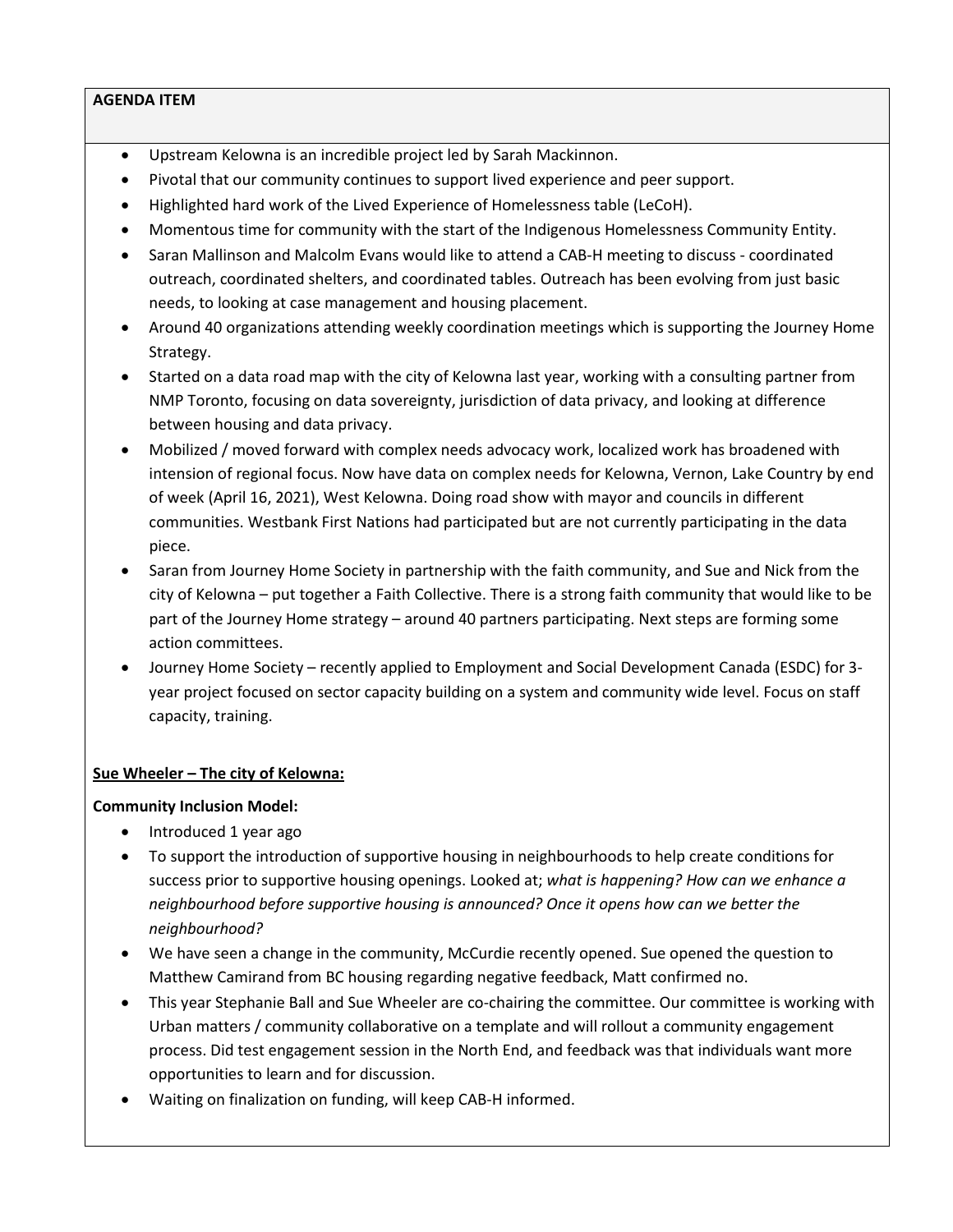### **Reaching Home - Coordinated Access funds:**

It has been difficult for Journey Home to access the Coordinated Access funds due to being in progress to become a charitable society. The city will be stepping in to work with the Community Entity and Journey Home to create an intermediary agreement to support moving this work forward. This work will unfold in the next month or so.

### **UBCM – Strengthening Communities Grant:**

- The city of Kelowna is putting in application, our city is eligible for 2.5 million.
- City was encouraged by UBCM on a strategy, and how to access these dollars.
- The application is being submitted today (April 15, 2021) is focused on work on improving site development, including things such as; personal belongings storage program including bike lockers, site operations, drinking water on site, Queensway washroom operation, looking at working with Metro for a day -use site. Looking to fund the personal hygiene centre Metro hosts. Also looking at accessing funding for Ki-Low-Na Friendship Society and Canadian Mental Health Associations Outreach programs, for when their Reaching Home funding ends. Also included an anti-stigma campaign, developed by group of partners around a year and a half ago, so have included this in this application. UBCM has encouraged the city to apply for an amount beyond the \$2.5 million amount. Application is a 90 day turn around.
- Elaine: Felt great this work is being done but feels sad there has to be an outdoor sheltering plan.

# **6. Community Entity Update – Sonyia**

Phil opened the floor for Community Entity updates: Sonyia thanked everyone on the Community Advisory Board on Homelessness for their time reviewing the many proposals, and their commitment to the group.

# **Recap of COVID-19 funding:**

- Funded over 31 projects with over 2 million dollars in 2 rounds of additional COVID funding.
- Finalized COVID reporting tools.
- COVID has invited some new and meaningful projects, for example: the long-term hygiene centre at Metro, 3 rental assistance programs, the collaborative work between John Howard and Canadian Mental Health Association with their new harm reduction coordinator.
- The Community Entity confirmed the remaining COVID-19 funding is \$10,893 and invited CAB-H members to encourage organizations who may be eligible to apply of this funding. The Community Entity confirmed they will be reaching out to operators, and existing sub-projects to inform them of these remaining funds and that applications are still open. Cheryl reminded the group that these funds must be spent by June 30, 2021 when the funding period ends.

The Designated Communities Community Entity is focusing on the end of fiscal year reporting for the five-year sub-projects, using a new annual data collection tool.

Sonyia informed the CAB-H that the Central Okanagan Foundation has administrative slippage of \$21,296.77 from 2020-2021 to be allocated to Designated Communities for the current fiscal year (2021-2022).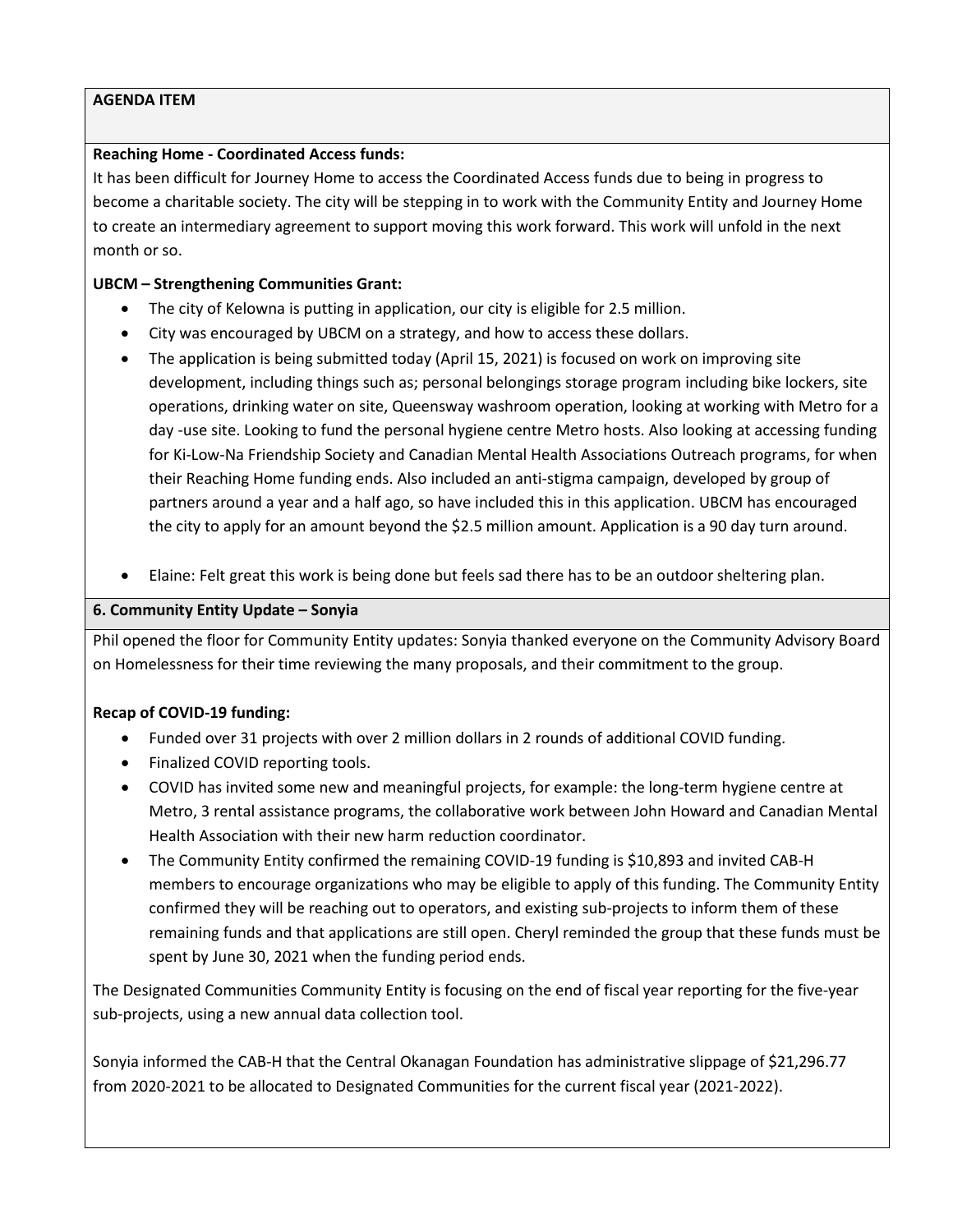### **Central Okanagan Foundation – recap on actions of administrative slippage in previous year:**

Phil: What was the amount last year that we moved forward? (2019-2020 slippage into 2020-2021 DC sub projects).

Sonyia: \$16,904.52

For the 2019-2020 in-house administrative slippage which was allocated to Designated Communities in 2020- 2021, the CAB-H majority vote was to award these funds to the 5-year base sub-projects, the amounts awarded to each organization were calculated the same way as their 2020-2024 annual percentages were calculated.

# **Discussion on fiscal year 19-20 slippage that was expended in 20-21:**

Phil raised the question to confirm if there is quorum for voting, the Community Entity confirmed post meeting: *Quorum is 50% of voting members. In the case that a conflict of interest is declared, quorum will still be in effect and not be reassessed dependent on the number of voting members leaving* 

Wayne provided valuable information that with small amounts of funding (such as slippage), it is best practice to have them assigned within the first quarter of the new fiscal year. The administrative slippage should ideally be allocated by the end of June 2021. If the existing sub-projects are awarded this funding, there would be an amendment to their funding documents. Wayne made everyone aware the option for a one off funded project utilizing these funds is also an option, and the process would be to go through the voting process to pass a motion through CAB-H.

Stephanie: My understanding is the amount can roll into the new fiscal year with the desire it is spent early in the new fiscal year.

Cheryl: The slippage from last year was not spent in the first quarter, the sub-projects allocated extra funds was, and it was a minimal amount for each organization, they had the entire fiscal year to expend these additional funds.

The approval process was completed via email with the CAB-H as COVID-19 was in effect.

Wayne: To confirm you had the decisions of who was getting the funding (slippage) in the first quarter? Cheryl: No, the email for votes went out on July 7, 2020 and final decision was made by July 10, 2021.

# **Discussion on 20-21 slippage and options - how to allocate this 21-22:**

The Community Entity invited discussion on this slippage.

Elaine: I personally favor splitting it up, as it is such a small amount. But if people do not like that idea, then I will personally move to say let us add it to the existing water project. This water project Nick (from the city) is working on is important.

Phil: Other thoughts?

Stephanie: Although a small amount, in reviewing the grant applications that have come through and what can be achieved with \$20,000 dollars. I would feel differently if the existing projects had reached out. – I would rather see the money go to a purpose, rather than be dispersed amongst organizations that probably have the resources and infrastructure to continue what we already support.

Phil: What would be the process?

Sonyia: I will let you speak to this Cheryl

Cheryl: This is the second year we have had slippage, last year we had it and that was the \$16,904.52. We have not done an RFP. Let us also remember we have \$10,893 in COVID funding, and we are finding it difficult to find a place for this money.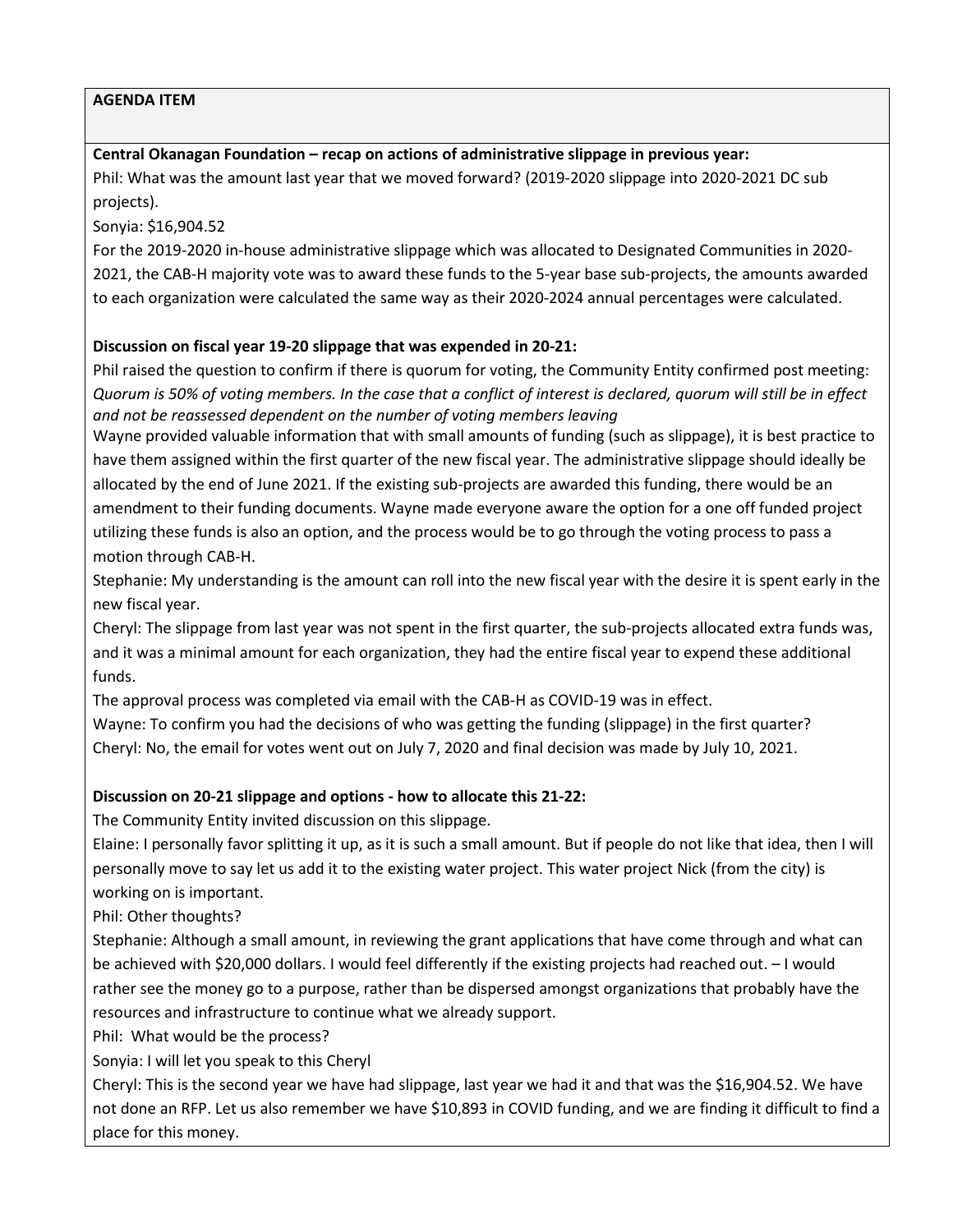Sue Wheeler commented we may have a lapse between the Reaching Home COVID-19 funds end, and the funding with UBCM beginning, so we might want to consider keeping the COVID-19 funding or some of the slippage amount to keep the outreach going through that gap if it is possible. If the city does obtain the UBCM funding, then the additional COVID-19 funding could be focused on prevention and housing than crisis management.

Don R suggested Sonyia provide an email with the information necessary. Sonyia confirmed she will send out information / a brief regarding this slippage to the CAB-H before a second meeting, along with proposed options. Sue confirmed she would connect with Sonyia, to inform what projects are going to be funded under UBCM.

# **Cheryl suggested to set another meeting to discuss the slippage.**

**Phil presented a motion to set another meeting to discuss this slippage. Motion forwarded for the options around how to allocate the Central Okanagan Foundations slippage money to be discussed at another CAB-H meeting to be held at the end of April / as soon as possible.** 

### **Vote: Passed / Unanimous**

# **The Community Entity confirmed there will be a 3rd round of COVID-19 funding in the amount of \$1,287,083 to be expended by March 31, 2022:**

Wayne confirmed that 15% of this can go towards Central Okanagan Foundation's in-house administrative costs. Wayne gave an overview of the 2 rounds of COVID-19 funding, and that they had statutory agreements, and the money was mobilized quickly.

The Round 3 funding process will be the formal established measures used in the main Reaching Home 5-year projects, which means amending the Community Entity agreements with Canada. Round 3 cannot be retroactive, expenses will have to occur from the date of the signed agreement and forward. Wayne confirmed that anticipatory work can begin, but Community Entity's cannot write sub-project agreements, until their agreement with Canada has been amended. Community Entity's may do a call for proposals but must be clear and explicit that this is anticipatory and dependent on funding.

### **7. Membership and TOR Review Committee - Sonyia**

### **Membership:**

3 vacant seats on CAB-H Board, Sonyia encouraged CAB-H members to connect with anyone they feel would be a suitable fit for the position, and to connect them with Phil Bond (Chair) and the Community Entity Coordinator. The 3 vacant CAB-H seats are:

- Provincial Government Youth
- Corrections
- Provincial Government Income Assistance